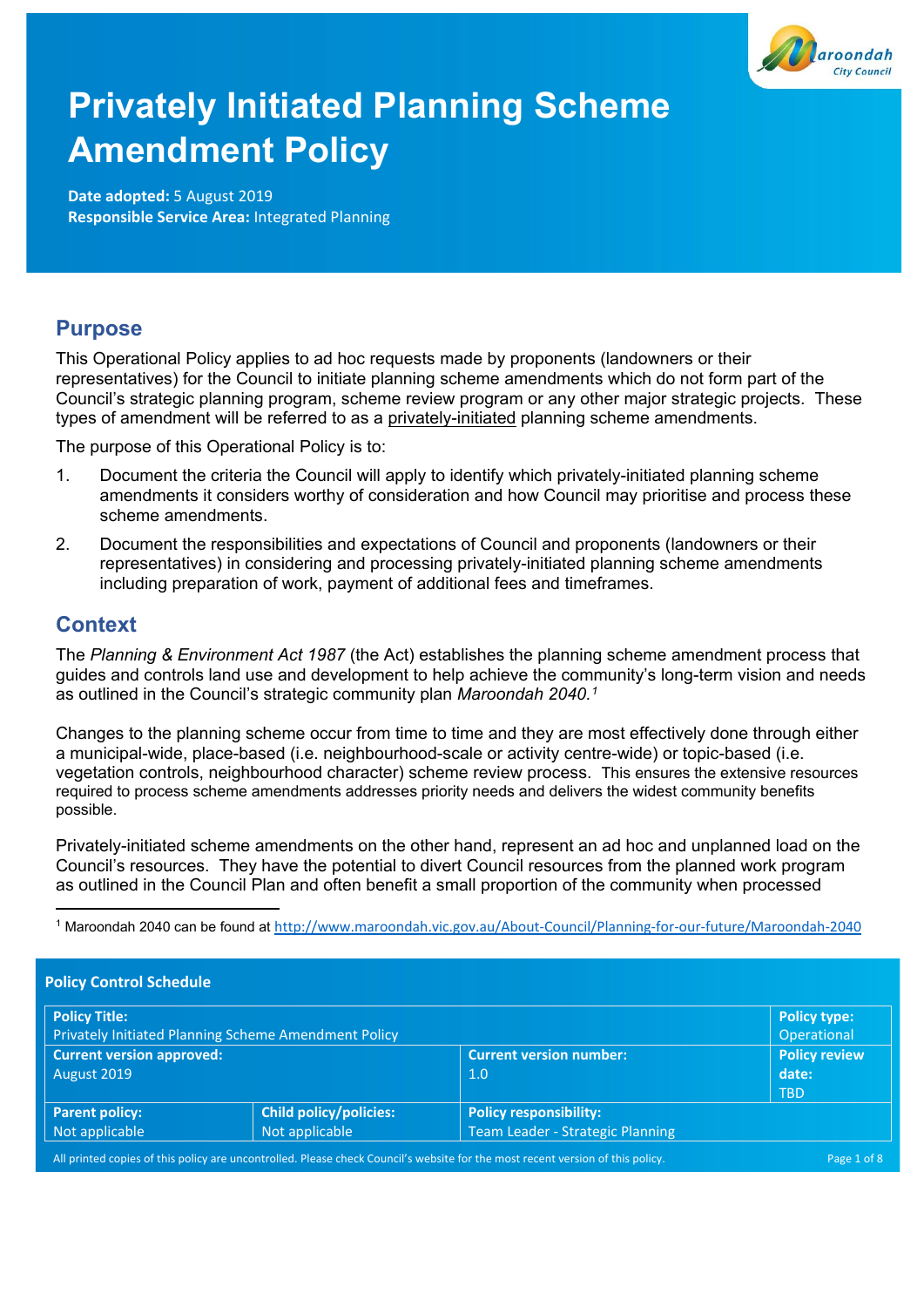

outside major strategic projects or the regular four (4) yearly planning scheme review cycle.

As such, they are considered exceptional and the Council has developed this Policy to better manage the process and ensure a more effective and efficient use of Council resources and delivery of community benefits. This is important, as requests for scheme amendments are increasing as growth pressures builds across metropolitan Melbourne.

The Council has the discretion to seek authorisation from the Minister for Planning to prepare and exhibit a scheme amendment, or to decline amendment requests. Should the Council decline, proponents may request the Minister for Planning to intervene in accordance with the circumstances set out in *Planning Practice Note 29 – Ministerial Powers of Intervention in Planning and Heritage Matters*.

# **Policy Principles**

The Council considers privately-initiated planning scheme amendments as exceptional. As such, the Council's policy is to:

- − only consider proposals which demonstrate strategic merit (see criteria below);
- − 'pool' amendment proposals and present them once or twice a year to a Council meeting for consideration;
- − consider the availability of Council resources when prioritizing amendments for review and/or Authorisation;
- − require applicants to prepare most documentation, and
- − charge fees as per the Planning and Environment (Fees) Regulations 2016 (Fees regulations)
- seek reimbursement of specific extraordinary costs that might arise with respect to a planning scheme amendment

# **Strategic merit criteria**

The Council's policy only considers proposals which demonstrate strategic merit. Scheme amendments which may be worthy of consideration include (but not limited to):

- 1) amendments which substantially aid implementation of an adopted State, regional or local strategic study, plan or policy of significance and priority for Maroondah<sup>[2](#page-1-0)</sup>.
- 2) amendments which deliver substantial community benefit including (but is not limited to):
	- a. affordable and accessible housing
	- b. housing diversity
	- c. environmental excellence
	- d. vegetation protection and creation of biodiversity interests
- 3) a combined scheme amendment and planning permit under Section 96 of the Act, may be considered more favourably in certain circumstances.

<span id="page-1-0"></span><sup>&</sup>lt;sup>2</sup> The term 'policy' used in this sense refers to strategies, plans or policies.

All printed copies of this policy are uncontrolled. Please check Council's website for the most recent version of this policy. Page 2 of 8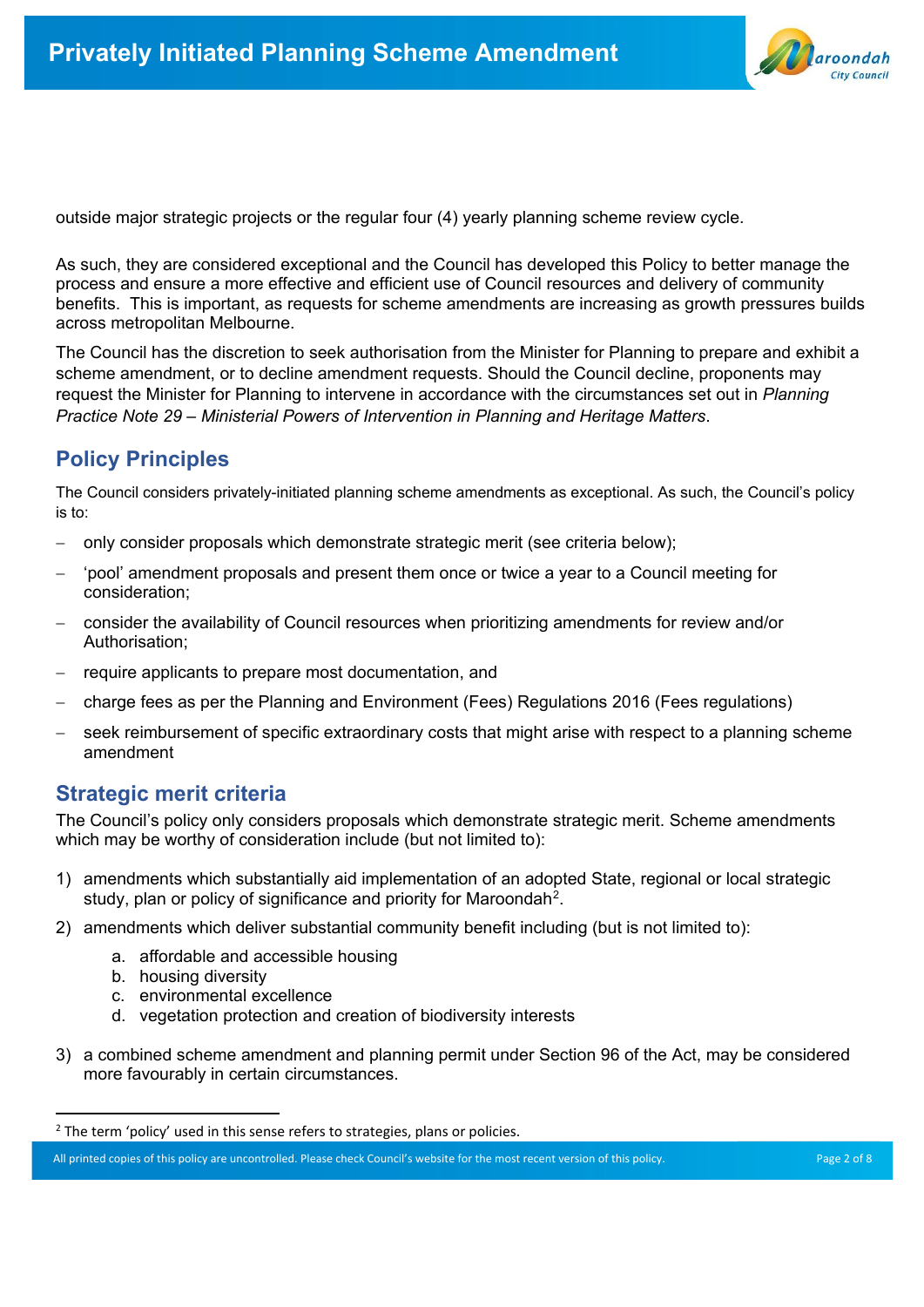

- 4) The Council is *unlikely* to consider scheme amendments relating (but not limited) to:
	- a. Removal of Heritage Overlays (any change to Heritage Overlays are considered through specialized heritage studies under the Council's heritage program) unless the proponent provides sufficient evidence that the elements identified as significant in the Heritage Citation no longer exist or hold value.
	- b. Any other Overlays, as changes to Overlays usually form part of larger strategic projects and apply to precincts.
	- c. Removal of Commercial or Industrial zones unless the proponent provides sufficient evidence of sustained market failure through:
		- i. Vacancy data and details of comprehensive marketing of the premises / land for at least 24 months and appropriate to the prevailing market conditions, and
		- ii. a financial appraisal that demonstrates that redevelopment for any employmentgenerating use is unviable and is unlikely to achieve viability within five years.
	- d. Single lots or small precincts where the amendment primarily benefits a limited number of proponents.
	- e. Metropolitan and Major Activity Centres (as these places are usually subject to comprehensive structure planning exercises to support future changes in zones or other development controls).
	- f. Matters forming part of current or planned strategic projects or studies being carried out by the Council or other relevant authorities.
	- g. Correction of minor scheme text or mapping errors (the Council addresses these through an omnibus amendment from time-to-time).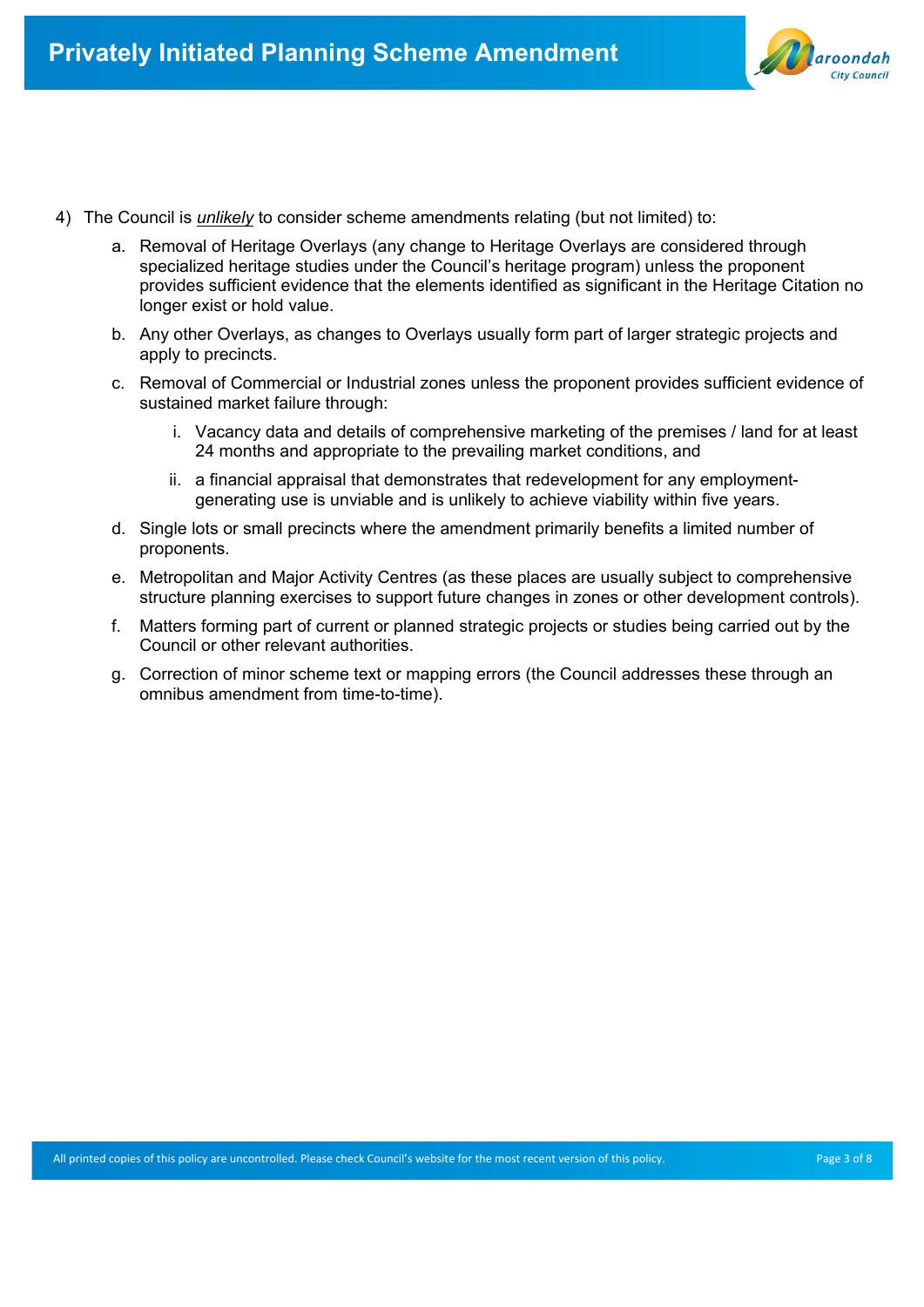

## **Process**

The following outlines the steps in considering requests for privately-initiated scheme amendments:

#### *Step 1. Initial consultation to confirm a scheme amendment is required.*

The proponent must briefly discuss the proposal with the Statutory Planning Services to confirm that the proposal is not possible within the existing planning scheme.

#### *Step 2. Preliminary discussion with Strategic Planning.*

The Manager of Integrated Planning and/or Team Leader Strategic Planning (and other senior staff as required) will meet with the proponent to:

- receive a briefing on the proponent's ideas including indicative land use and built form outcomes and community benefits.
- − discuss potential alignment with the City's strategic needs, constraints and opportunities.
- − brief the proponent of the Council's procedure including strategic criteria, resources and priorities and potential additional fees.

Note that unless invited by the Manager of Integrated Planning, the Council's Directors will not be present at this meeting and should not be approached separately. The Manager of Integrated Planning will brief the Director on the meeting at later stages if the proposal proceeds.

Proponents should come to this meeting having done some preparation and considering, including where possible:

- preliminary precinct context and site condition investigation,
- − consideration of the City's strategic needs (from adopted State and Local Strategies),
- − preliminary site development plans showing response to site opportunities and constrains, and
- any illustrative case study examples from the eastern region and/or other similar local governments.

Hand drawn plans, site photos, case study examples and dot point notes are acceptable. Please note, the Council will not become involved in drawn out discussions or investigations relating to the potential for rezoning of land. It is expected that the proponent or their representatives should engage town planning consultants to prepare and manage their proposal.

#### *Step 3. Submit Draft Documentation*

Following the meeting above, the Council will require the proponent to submit a draft Explanatory Report / Strategic Assessment Report including draft rezoning maps and ordinances, and built form / land use concept plans which addresses:

- − Minister's Direction No. 11 Strategic Assessment of Amendments, any Other Relevant Ministerial Direction,
- the Council's strategic merit criteria,
- any other factors the Council raised in Step 2 exploratory discussion.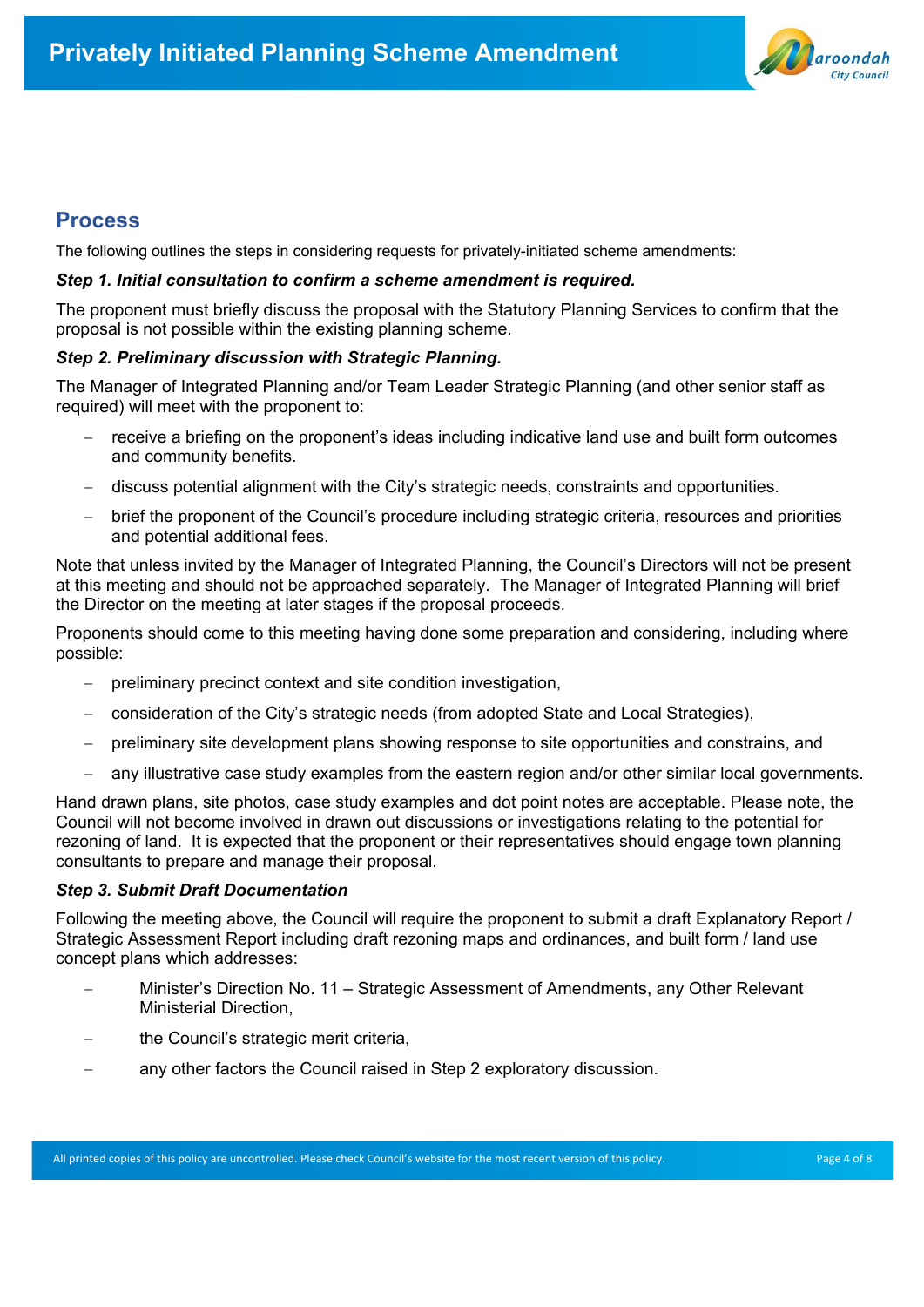

#### *Step 4. Council Administration - Preliminary Consideration for the "Scheme Amendment Pool".*

The Council administration will undertake a preliminary consideration against the strategic merit criteria and will provide a written response to the proponent indicating whether:

- the Council considers the proposal worthy of consideration and further information is required (i.e. detailed studies, informal community engagement etc.), or
- the Council considers the proposal worthy of consideration and will add the proposal to the scheme amendment 'pool' for presentation to a Council meeting, or
- the Council does not consider the proposal worthy of consideration and the proposal will not be further entertained.

At this step, the Council may:

- − undertake preliminary discussions with the Department of Environment, Land, Water and Planning (DELWP), and other external agencies as required,
- present the proposal to the Executive Management Team for feedback.
- − provide the opportunity for proponents to present to the Director.

#### *Step 5. Council decision to seek formal Authorisation from Minister.*

Following the above, all proposals eligible for the scheme amendment 'pool' will be presented to a Council held in October / November and March / April (whichever is earliest) for consideration of relative strategic merits and available resources with a view to determining which proposals will be put forward to the Minister seeking formal Authorisation to prepare a Scheme Amendment.

At this step, the Council may:

- − prepare charge a fee to cover the resources required to process the amendment.
- provide an opportunity for the proponent to brief the Councillors.
- refuse a seek Authorisation from the Minister.

The Council may prioritise proposals based on:

- those considered likely to yield the widest community benefit and
- the availability of Council resources to process privately initiated scheme amendments, over and above the Council's planned strategic work program and scheme review cycle.

The Council will advise applicants of the recommended priorities for Council initiation with release of the Council Meeting Agenda. Applicants may be provided with an opportunity to brief Council.

It should be noted that the Council resolution supporting a scheme amendment may be conditional, including:

- payment of an additional planning resources fee, and payment of all other amendment fees including planning panel costs.
- − preparation of all documentation under the instruction of a Council officer and to the Council's standards.

All printed copies of this policy are uncontrolled. Please check Council's website for the most recent version of this policy. Page 5 of 8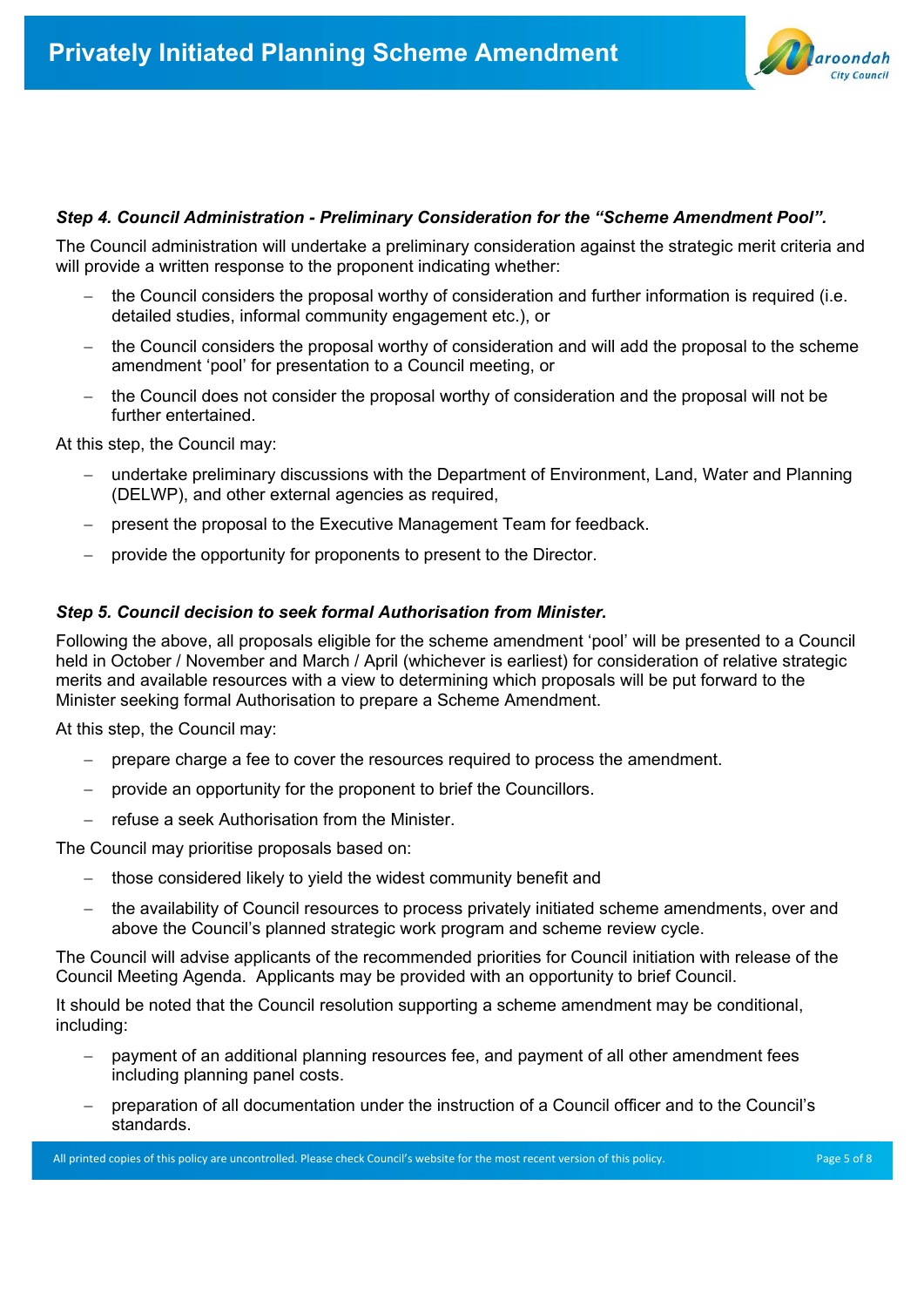

#### *Step 6. Formal Scheme Amendment process and responsibilities.*

Following the above, if Council chooses to initiate a scheme amendment then the statutory process and timelines as per the Planning and Environment Act 1987 and Ministerial Direction No.15: The Planning Scheme Amendment Process will be followed.

As stated earlier, proponents will be responsible for preparing most documentation under instruction and to the standards of Council, including (but not limited to):

- − preparation of context and site analysis documents and plans.
- preliminary feedback from community, stakeholder and referral agencies.
- a statement addressing the strategic merit criteria (as above), in addition to statement addressing Ministerial Direction No.11 Strategic Assessments.
- − preparation of scheme amendment documentation.
- preparation and organization of exhibition notices, and other community engagement materials as required.
- − preparation of responses to notice submissions.
- − preparation of Panel submissions.

Proponents should note:

- − Planning scheme amendments represent changes in the law which can be complex and time consuming. The Council encourages private proponents to engage the services of a town planning or suitably experienced consultant to provide timely advice and assistance.
- − Following Council initiation, a scheme amendment can take 12-24 months to process as they are subject to a range of factors - adequacy of information, complexity, need for collaboration with external organisations, the nature and number of public submissions, and the need for an independent panel.
- The Council is unable to guarantee success as the planning authority is the Minister for Planning.

## **Fees and Costs**

The fee for planning scheme amendment is prescribed under the *Planning and Environment (Fees) Regulations 2016*. In addition, Council requires the reimbursement of some specific and extraordinary costs that might arise with respect to a planning scheme amendment. The following costs are expected:

- 1. all costs associated with the administration of the scheme amendment such as advertising in newspapers, the Government Gazette, public notification and any other cost associated with consulting with the community (mail-outs, letter drops, public information sessions).
- 2. engaging additional planning expertise (i.e. consultant or temporary planner) where necessary to assist with negotiation, investigation, document preparation (including Section 173 agreements, peer review, processing amendments, panel submissions etc.).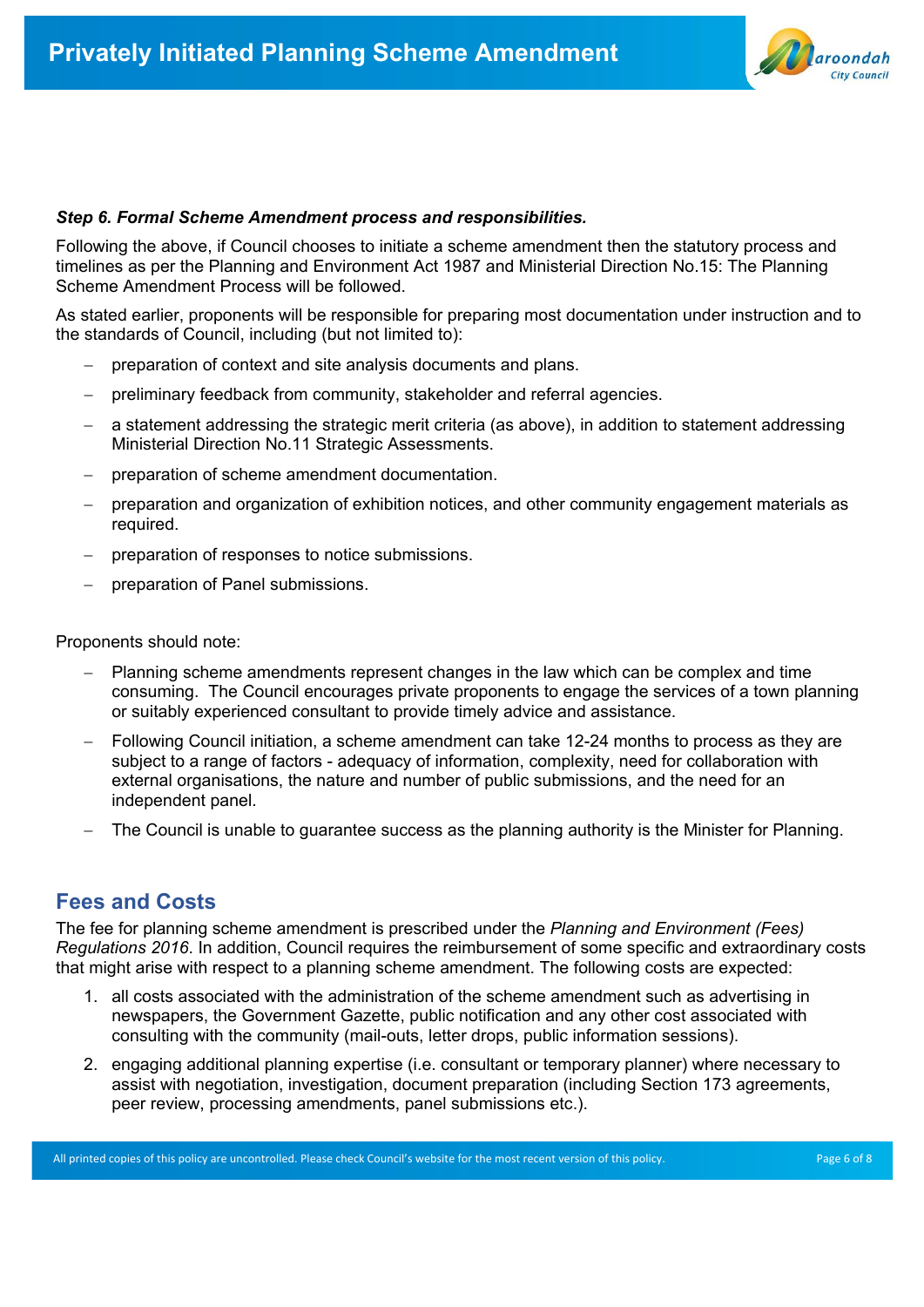

- $\circ$  engaging additional technical expertise for investigations or opinions about impacts / effects e.g. drainage, contamination etc.
- $\circ$  engaging legal expertise for the preparation of S173 agreements, reviewing draft conditions etc.
- 3. all costs and expenses associated with a planning panel (to resolve objections) including cost of the panel members, the panel hearing, hiring of facilities, expert witnesses, legal representation.
- 4. All costs arising from the engagement of specialist consultants to review any part of the amendment.

Council will obtain written agreement with a proponent for reimbursement for specific and extraordinary costs from the proponent.

## **Documentation**

Proponents are expected to submit electronic copies via USB or email *(maroondah@maroondah.vic.gov.au).* Applications must include (but not limited to):

- − Property description proponents must provide detailed information regarding the site, its location, size, and area. This can be achieved through the inclusion of survey plans, street number, area, and dimension.
- − Copy of title and copies of any registered restrictions, covenants, and/or Section 173 agreements.
- Site condition proponent must submit an accurate description/plan of the existing use and development of the land including buildings, access points, structures, significant natural features, and any heritage sites/items.
- Site analysis proponents must provide a plan and describe the surrounding land uses including community services and facilities. The plan should also identify the connections between the site and surrounding land uses.
- Service and utilities proponents must provide a plan showing the existing service and utilities infrastructure (sewerage, water, electricity etc.). Descriptions should also be included to show where services and utilities could be implemented if not currently existing.
- − Conceptual plans showing built form outcomes and land uses, if not part of a S96 application.
- − Supporting Documents documentation supporting any of the above components above should be included as part of the amendment application. Council may request certain documentation to be included as part of the application. Supporting documentation can include flora and fauna reports, traffic impact assessments, drainage and flooding modelling etc. Relationship to the Maroondah 2040 Community Vision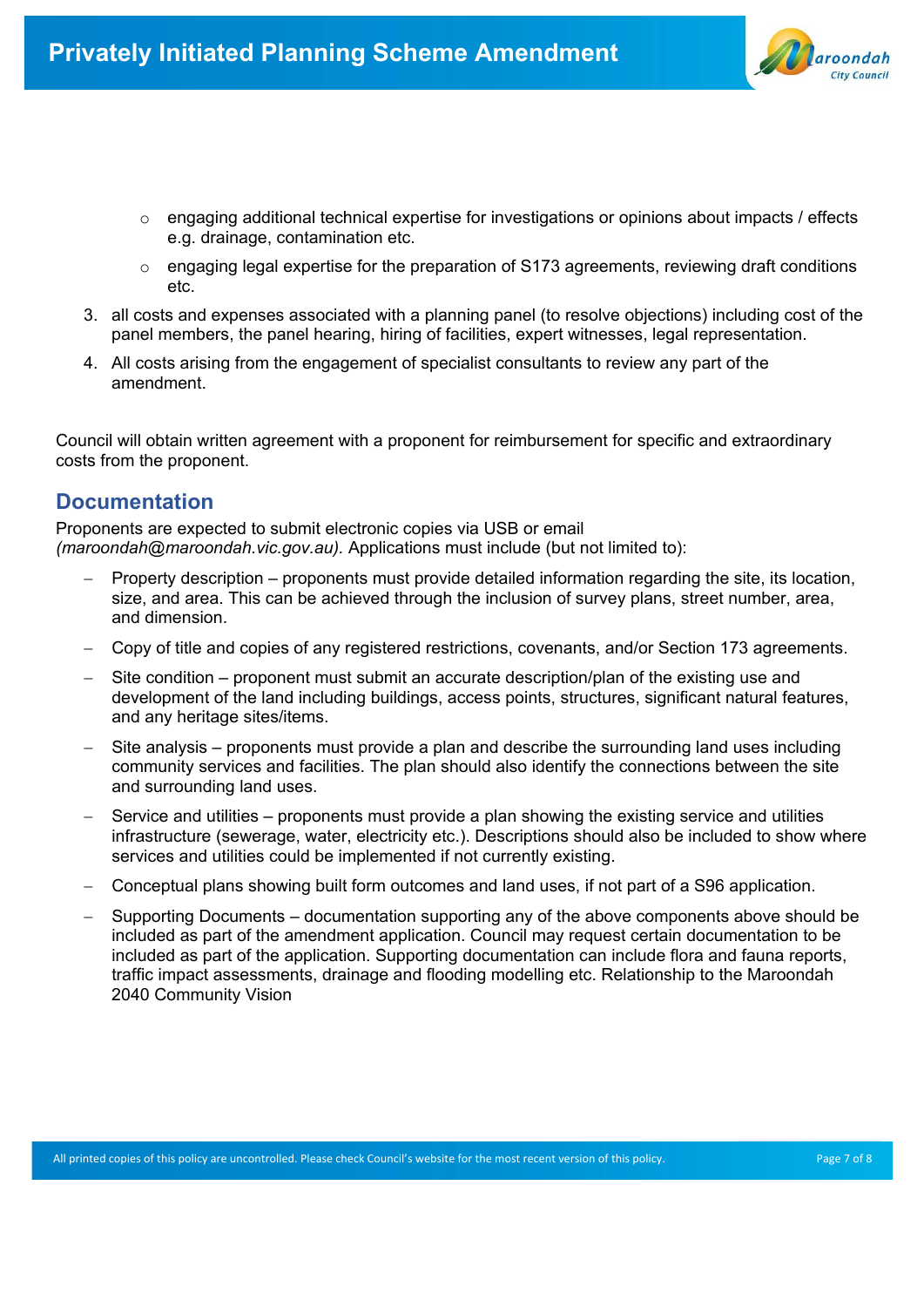# **Privately Initiated Planning Scheme Amendment**



# **Guiding legislation and policy**

- *Planning and Environment Act 1987*
- *Planning and Environment (Fees) Regulations 2016*
- *Ministerial Direction No.11: Strategic Assessment of Amendments*
- *Ministerial Direction No.15: The Planning Scheme Amendment Process*
- *Ministerial Direction on the Form and Content of Planning Schemes*
- *Planning Practice Note 46: Strategic Assessment Guidelines*